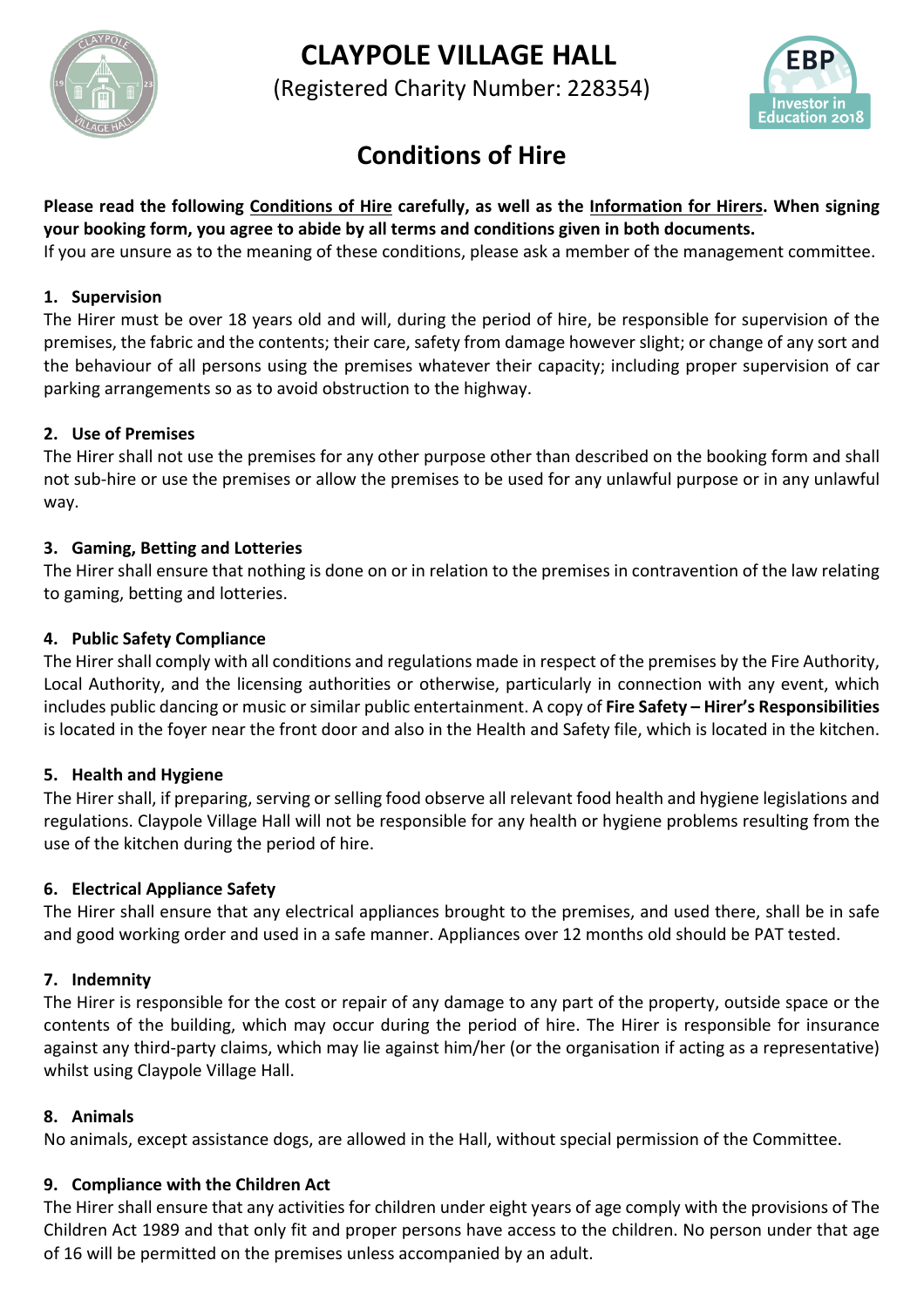## **10. Cancellation**

If the Hirer wishes to cancel the booking before the date of the event and the Committee is unable to secure a replacement booking, the question of payment or the repayment of the fee shall be at the discretion of the Committee.

The Committee reserves the right to cancel the hiring in the vent of the Hall being required for use as a Polling Station for a Parliamentary or Local Government election or by-election, in which case the Hirer shall be entitled to a refund of any deposit already paid.

## **11. Unfit for Use**

In the event of Claypole Village Hall being rendered unfit, the Committee shall not be liable to the Hirer for any resulting loss or damage.

In the event of **poor weather** (e.g. heavy snowfall and ice), the access to Claypole Village Hall may become dangerous and impassable. The Trustees therefore have the right to cancel any booking at short notice, if the Village Hall and/or car park are unfit for hire. The Hirer will receive a full refund of their deposit.

## **12. Refusal of Booking**

The Committee reserves the right to refuse a booking without notice or cancel a booking at any time before or during the term of the agreement upon giving 7 days' notice to the hirer.

#### **13. Purpose of hire**

The Committee reserves the right to refuse any application for hire, without stating their reasons.

## **14. Right of Entry**

The Committee, or persons authorised by them, shall have the right of free and unimpeded entry to the premises at all times.

#### **15. Cancellation of Termination of Hire**

The Committee reserves the right to cancel the booking at any time, or to prohibit the continuance of an event, if it considers that the hirer has failed to comply with any of the **Conditions of Hire**. In such circumstances the Hirer shall forfeit the whole of the fees paid for the hire, and the Committee shall not be liable for any payment in respect of any actual or presumed loss of profit or any other cause.

#### **16. Damage/vandalism**

Claypole Village Hall operates a zero-tolerance policy of vandalism and graffiti. If such damage occurs, during your booking, you will be responsible for paying the full cost of rectifying all/any damage. Failure to meet conditions from **Information for Hirers** could result in the Trust withholding some or all of the hirer's deposit. Any repair/cleaning costs in excess of the security deposit will be charged to the Hirer.

#### **17. Emergencies**

The Hirer and/or another responsible adult should be aware of the location of the First Aid box and fire-fighting equipment and read the **Fire Safety – Hirer's Responsibilities** pages in the **Information for Hirers document**. The First Aid box is located in the kitchen. All accidents must be recorded on the Accident Form, located near the First Aid box and reported to the Committee.

#### **18. Parking**

Parking is at owners' risk. The Committee takes no responsibility for loss or damage to property whilst on Village Hall property. Any cars left overnight must be removed by 10am the following day. Please note, car park gates may be locked overnight.